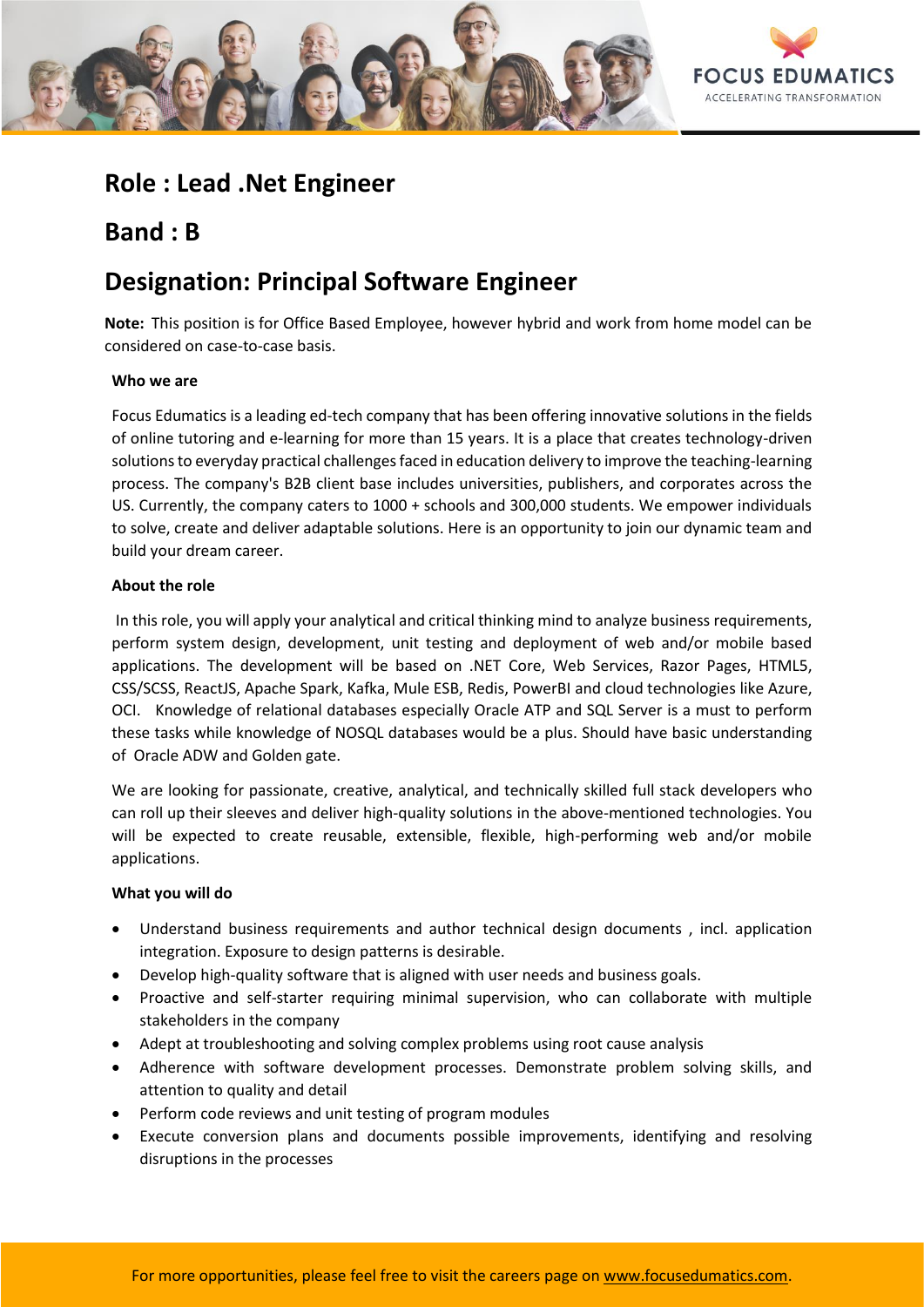

- Take ownership of product features and work closely with stakeholders to ideate and rapidly release minimum viable product or solution
- Extensive experience with SDLC phases including Agile methodologies
- Assist in designing client-side and server-side architecture
- Develop well managed, high quality, scalable and reusable code using .NET components, web service API's, database procedures, JavaScript, etc.
- Build automation pipeline (CI/CD) through appropriate tools and scripting
- Perform code reviews, validation and verification testing
- Debug code, solve incidents and defects and **lead a team of developers**. Document technical design and unit test plans.
- Adhere to OWASP security standards while coding and regulatory requirements

#### **Who you are**

- Experienced Software Developer with 5 to 8 years of total IT experience.
- At least 5 years of development experience with Microsoft technology stack (.Net)
- Extensive knowledge of software development, agile methodologies, and the following technologies:

C#, ASP.NET Core, Web API, HTML/CSS, MVC, WCF, JavaScript, Oracle/SQL Server, AngularJS/ReactJS, Apache Kafka, Mule ESB, Apache Spark, PowerBI, Azure DevOps

- Experience developing highly responsive web and mobile applications (UI/UX) using HTML5/CSS3, W3.CSS, Bootstrap, JavaScript, XML, Xamarin, etc.
- Familiarity with various operating systems (Linux, Mac OS, Windows)
- Hands-on experience in software development and agile methodologies
- Proficiency in relational databases like SQL Server and Oracle. Knowledge of cloud technologies (AWS, Azure, Google cloud), container and virtualization will be a big plus.
- Familiarity with Continuous integration (Azure DevOps /Jenkins/Hudson) and version control (GitHub, SVN). Knowledge of modern frameworks and design patterns, and test automation tools for Unit and Performance testing.
- Experience creating secure RESTful web services in XML and JSON

### **Additional Skills**

- Attention to detail
- Proactive in nature
- Ability to prioritize and work independently and time management in all activities
- Ability to meet deadlines and completing tasks with perfection
- Excellent communication skills to collaborate with various stakeholders
- Good team Player
- Analytical mind with problem-solving aptitude